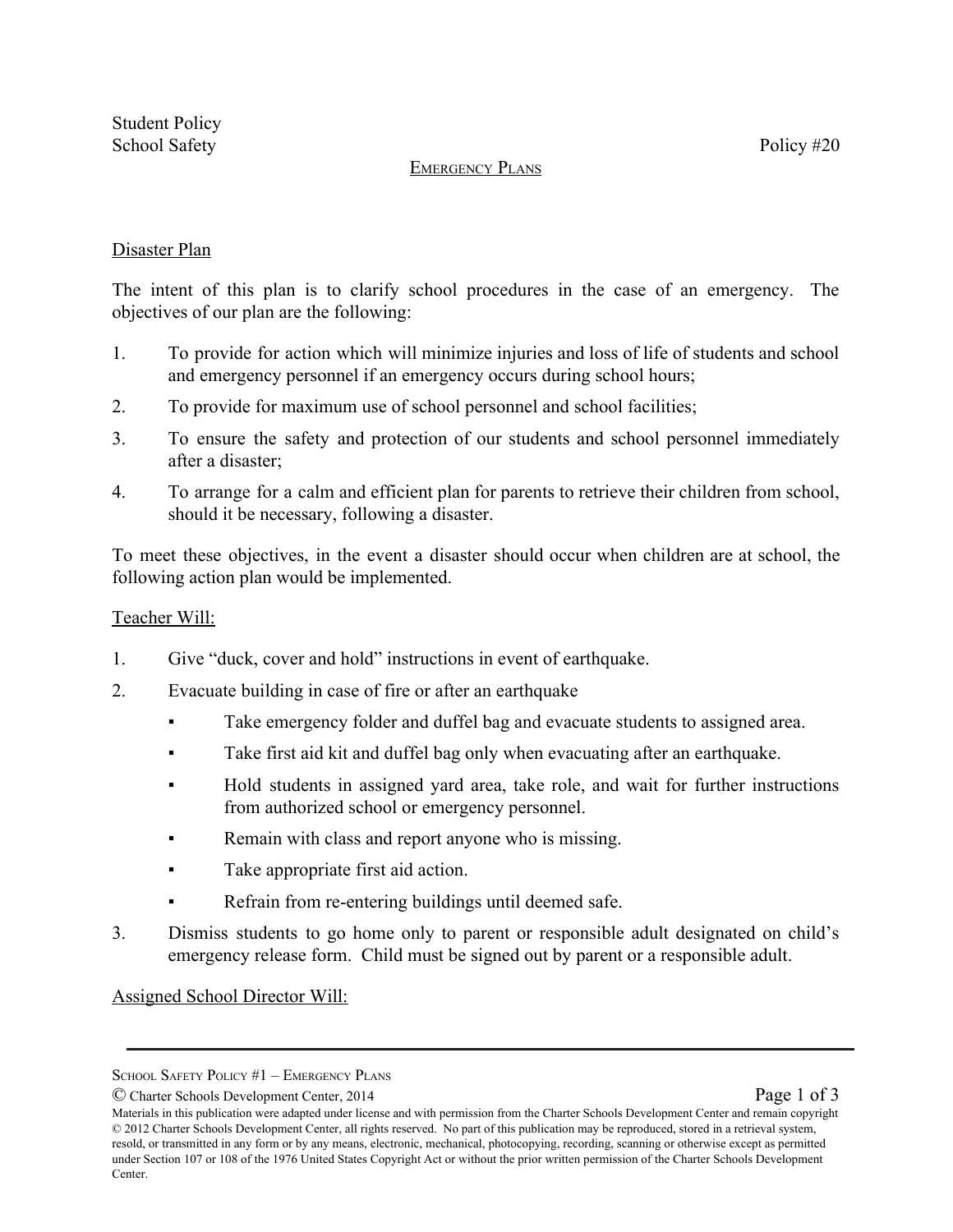- 1. In the event of a fire, shut off gas, electricity and water (in that order).
- 2. In the event of an earthquake, if gas is smelled, turn off gas; if there is an electrical problem, turn off electricity; if there are water leaks, turn off water.
- 3. Inspect buildings for damage.
- 4. Report to principal for further instructions.
- 5. Set up and coordinate a first aid center.

### Assigned School Director Will:

- 1. Assign available adults to tasks as needed.
- 2. Decide if evacuation to a designated shelter is necessary.

#### School Secretary Will:

- 1. If telephones are operable:
	- Notify the police department and/or fire department.
	- Monitor incoming phone calls.
- 2. Maintain communication with staff and outside agencies.

#### Special Information For Parents

#### *Telephones/Communications*

In the event of an earthquake, flood or other natural disaster, keep your radios tuned to your local radio station for advisory information. Please do not call the school as we must have the lines open for emergency calls.

#### *Dismissal*

Should there be a major earthquake, children will remain under the supervision of school authorities until parents or responsible adults can pick them up.

#### *Student Release Procedure*

- 1. Go directly to the entrance of the school or evacuation area.
- 2. Inform teacher, aide or adult responsible for that classroom that you are taking the child from the class line.
- 3. Proceed with child back to Student Release Tables just outside the school entrance to sign a Student Release form for each child you are taking. Do not remove your child or any other child from school without signing the emergency release form. This provides us a